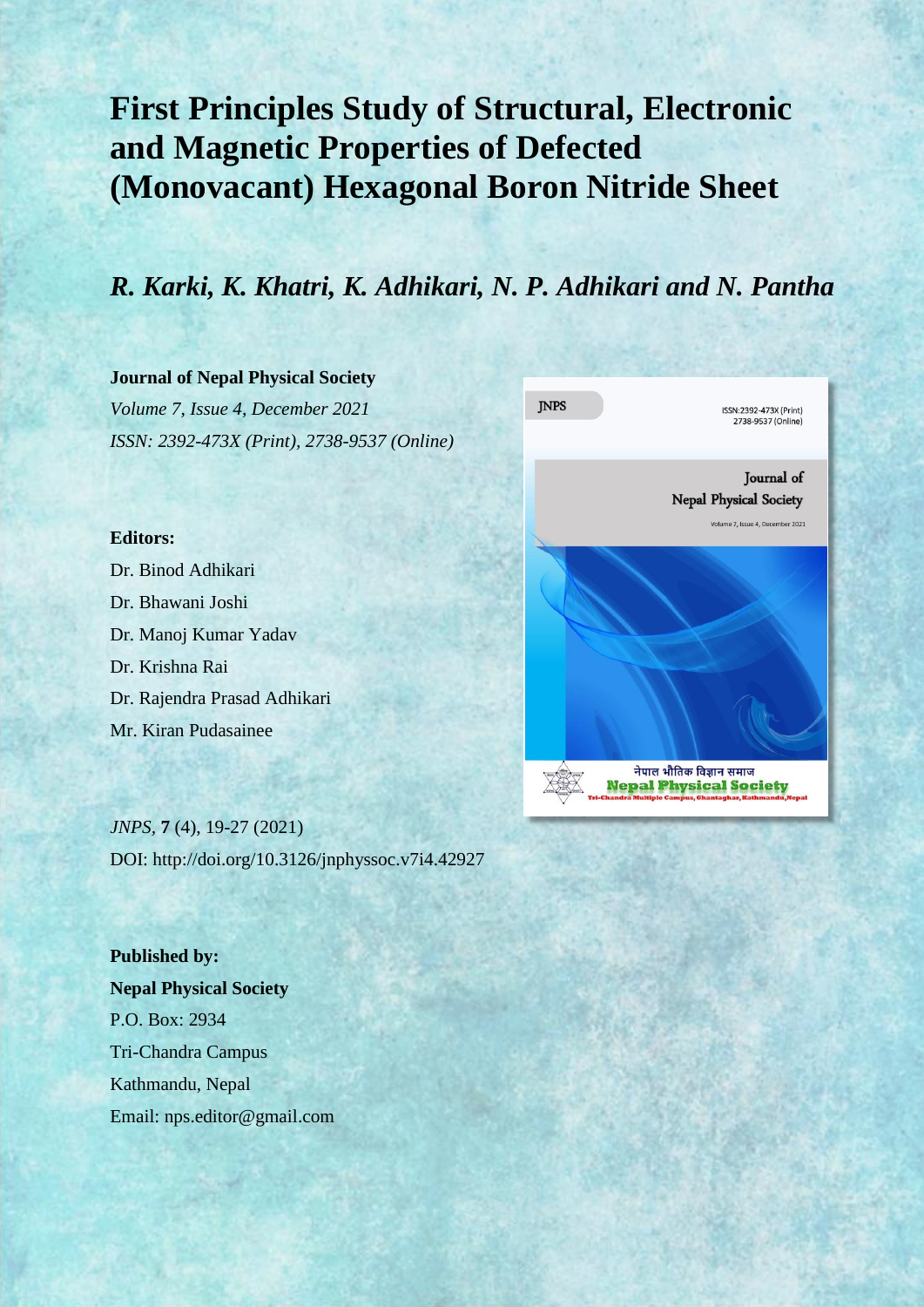

# **First Principles Study of Structural, Electronic and Magnetic Properties of Defected (Monovacant) Hexagonal Boron Nitride Sheet**

**R. Karki1, <sup>3</sup> , K. Khatri<sup>1</sup> , K. Adhikari2, <sup>3</sup> , N. P. Adhikari<sup>1</sup> and N. Pantha1, \***

<sup>1</sup>Central Department of Physics, Tribhuvan University, Kirtipur, Kathmandu, Nepal <sup>2</sup>Gandaki University, Pokhara, Nepal <sup>3</sup>Department of Physics, Prithvi Narayan Campus, Pokhara \*Corresponding Email: mrnurapati@gmail.com

*Received: 18th November, 2021; Revised: 17th December, 2021; Accepted: 28th December, 2021*

# **ABSTRACT**

The structural, electronic, and magnetic properties of vacancy structures with triangular shape are related to the defect in single hexagonal boron nitride (h-BN) sheet. It is investigated by using density functional theory calculations. The first-principles calculations based GGA functionals have been implemented to study the structural, electronic and magnetic properties of pure and defected hexagonal boron nitride (h-BN) monolayer sheet using Quantum ESPRESSO (QE) package, 6.5 version. The calculated values of formation energy reveal the structural stability of the defected systems. The formation energies for B and N vacant system are found to be 16.45 eV and 12.87 eV respectively. This predicts that the N vacant system is more preferable with lower formation energy. The defect in h-BN seems to be changing its band gap and magnetic properties. The 6.25 % B-vacancy results h-BN to be half metallic ferromagnetic with total magnetization of 2.74µB/cell. Further, 6.25 % N-vacancy causes it to be magnetic semiconductor with total magnetization of 1.00µB /cell.

**Keywords:** Formation energy, Vacancies, Band structure, Density of states.

# **1. INTRODUCTION**

The study of crystalline materials has been carried out since long. Discovery of graphene in 2004 and its astonishing properties have given birth to a new class of materials known as two dimensional (2D) materials, like phosphorene, hexagonal boron nitride, silicene, stanene, transition metal di-chalcogenides (TMDCs) etc. [1] Intense studies in such materials are growing these days. In our work, we have studied different properties of defected (monovacant) two dimensional hexagonal boron nitride.

Crystal defect is one of the imperfections in the regular geometrical arrangement of the atoms in a crystalline solid. One of the defects is missing of atom/s from its normal position, is called vacancy [2]. Vacancy is a type of point defect and is essential for a crystalline solid to be in thermal equilibrium [3, 4]. As similar to bulk crystals, we observe various changes due to vacancy defect and addition of impurity atoms, which lead to point defect in a monolayer crystal. [5]

Boron nitride is a thermal and chemical resistant refractory compound of boron and nitrogen with the chemical formula BN. It is a modern manmade compound that perfectly parallels to the crystalline structure and properties of naturally occurring elementary carbon atoms. [6] It has potential use in nanotechnology. [7] The structural analogue of a carbon nanotube (CNT), a BN nanotube (BNNT) was first predicted in 1994; since then, it has become one of the most intriguing non-carbon nanotubes. [8] Hexagonal boron nitride, cubic boron nitride, amorphous boron nitride and wurtzite (zinc and iron sulfide mineral) forms of boron nitride are different crystalline forms of BN which are isoelectronic to a similarly structured carbon lattice. Hexagonal boron nitride is one of the known representative crystal structures of BN. [9]

Hexagonal boron nitride was first discovered in 2005. [10] It has similar bonding and structure to monolayer graphite. It is comprised of alternating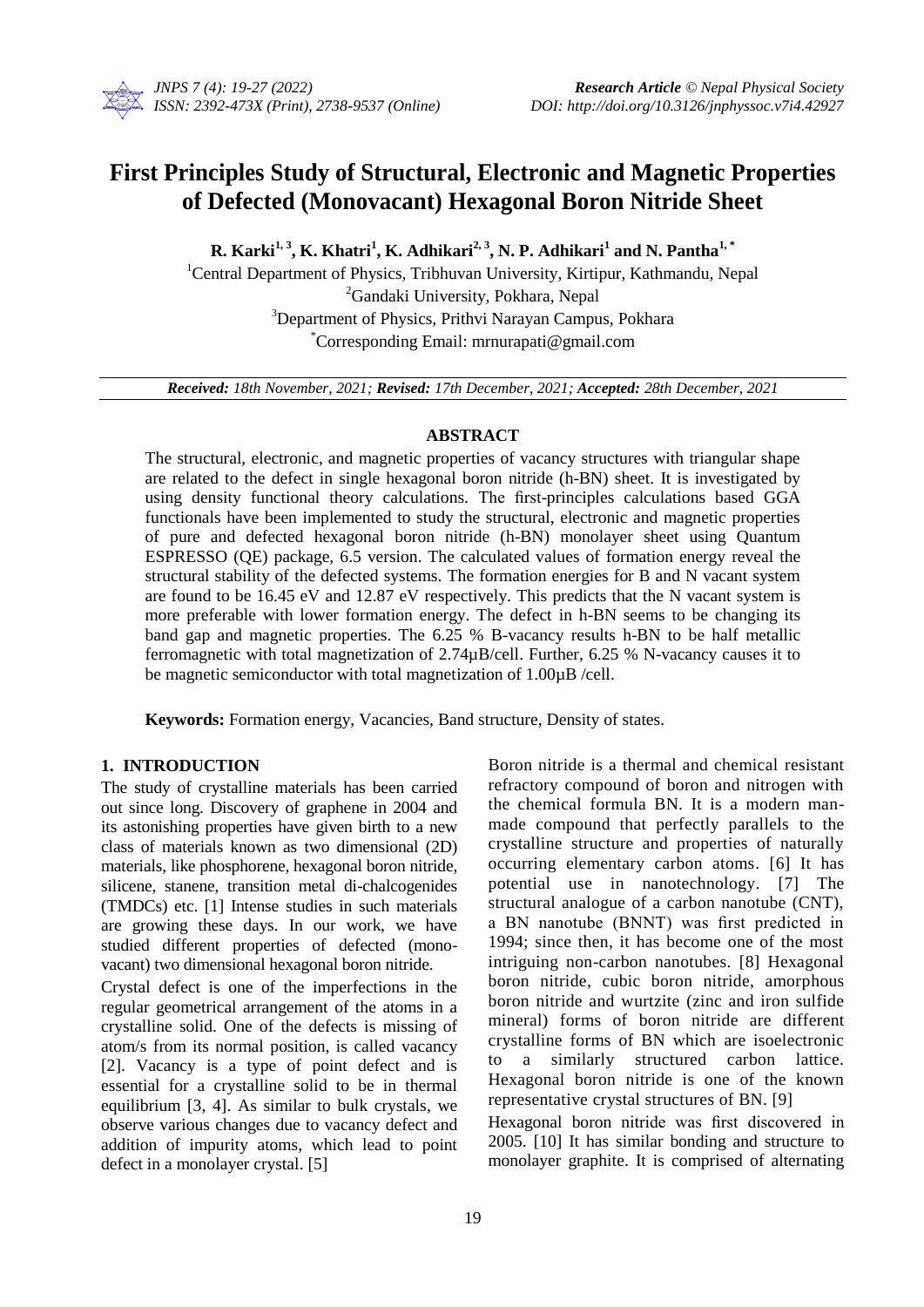boron and nitrogen atoms in a honeycomb arrangement, consisting of sp2-bonded twodimensional layers in which boron and nitrogen atoms are bounded by strong covalent bonds within each layer of hexagonal BN whereas the layers are held together by weak van der Waals' forces [11] (figure 1). Although hexagonal boron nitride has a similar two-dimensional structure, it has distinct chemical species from graphene.[12] In order to clarify the lattice defects in h-BN such as vacancies or edges, the individual boron and nitrogen atoms should be directly imaged and even distinguished otherwise precise defect structures cannot be deduced. [13] The monolayer h-BN has an atomically flat, a very low roughness and no dangling bonds on its surface. Its cell parameters and other properties are described in previous studies. [14, 15] The allotropes of h-BN show different physical/electronic properties and thus carry various applications; in deep ultraviolet (DUV) photo electronic devices, micro and nanodevices and so on. [16, 17]



Fig. 1: A monolayer hexagonal boron nitride (h-BN) structure where B (N) represents boron (nitrogen) atom. The optimized unit cell structure was replicated in x and y directions to get this (4×4) supercell.

The monolayer h-BN is a wide gap insulator and can be tuned as per requirement. Also the band gap and its nature is not uniquely described. It precisely depends on the number of techniques employed for its determination. [18] There are some techniques that give the direct band gap and others predict its indirect band gap. The magnitude has been reported in the range of 3.0 to 7.5 eV. [19, 20] Hence, it could be useful as a complementary twodimensional dielectric substrate for graphene electronics. [21] It is chemically/thermally stable and possesses Young's modulus in between 0.71 to 0.97 TPa. [22]

After this introduction section, the paper incorporates computational details in section 2, results and discussion in chapter 3, conclusions in chapter 4 before future scopes and references.

## **2. COMPUTATIONAL DETAILS**

First principles calculations have been performed using DFT calculations with GGA for exchangecorrelation energy implemented in Quantum-ESPRESSO package to study the stability, geometrical structures, electronic and magnetic properties of pristine hexagonal boron nitride (h-BN) as well as mono-vacant (Boron and Nitrogen vacancies) h-BN system in two dimensions (2D). We have used computational methods as per facilities available with Quantum ESPRESSO simulation package. It is an integrated suite of computer codes for electronic-structure calculations and materials modeling, based on densityfunctional theory, plane waves, and pseudopotentials. [23] To visualize our molecular and the crystalline structures (figure 2), we have used XCrysDen and VESTA as required softwares.



Fig. 2: Optimized primitive unit cell, constructed by using XcrysDen software.

We have implemented spin polarized density functional theory to perform up spin and down spin calculations separately. The convergence tests for ecutwfc, lattice parameter 'a' and K-points have been performed to establish the suitable environment before optimizing the most stable structures for our calculations. The samples of pure h-BN sheet and single vacant (B and N sites) h-BN sheets are then considered for further details.

# **3. RESULTS AND DISCUSSION**

We hereby discuss the structural, electronic and the magnetic properties of the defected systems with reference to pure h-BN.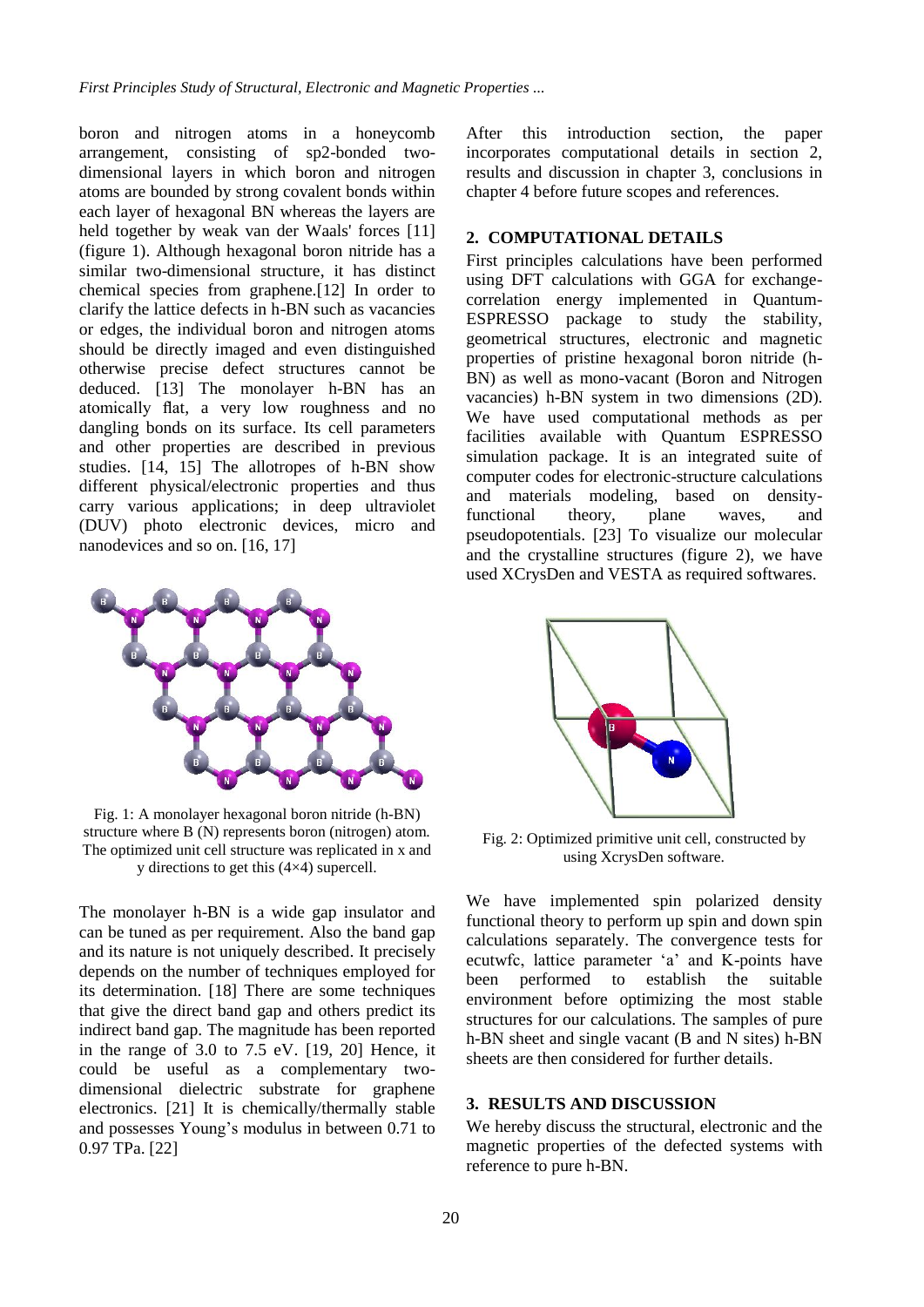#### **3.1 Structural properties of pure and defected hexagonal boron nitride (h**-**BN)**

The (4×4) supercell of monolayer h-BN (assumed unit cell hereby) was allowed to relax using BFGS quasi-newton algorithm. [24] We found very little change in the atomic position after relaxation and thus found very small variations in bond lengths and bond angles.

The relaxed primitive cell structure gives lattice parameter of a= $b=2.51$  Å. Also the B-N bond lengths, N-B-N/B-N-B bond angles and the lattice parameters resemble with the reported values. [15] The interlayer



Fig. 3: Single boron vacant site of h-BN after relaxation. Fig. 4: Single nitrogen vacant site of h-BN after

separation was kept at 20 Å (c= 20.02 Å) to avoid the interaction between the layer to layer periodic images. After obtaining the desired structure and geometry of pure h-BN, we created a single vacancy in the supercell by removing one boron and one nitrogen atom separately so that atoms in a unit cell are decreased by one for each vacant system (each of B/N vacancy  $= 6.25\%$ ) (figures 3 and 4). Now the unit cell contains 31 atoms with the basis of 2 atomic species. The vacant systems (vacancy at B site:  $V_B$  and vacancy at N site  $V_N$ ) are then relaxed to get their ground states.



relaxation.

|  |  |  | Table 1: Structural parameters of h-BN sheet with boron vacancy $(V_B)$ |
|--|--|--|-------------------------------------------------------------------------|
|--|--|--|-------------------------------------------------------------------------|

| Structural detail of $4\times4$ h-BN sheet with $V_R$ |                                                                         |  |  |  |
|-------------------------------------------------------|-------------------------------------------------------------------------|--|--|--|
| N-B-N bond angles                                     | $\vert$ 123.94 <sup>°</sup> , 123.94 <sup>°</sup> , 123.94 <sup>°</sup> |  |  |  |
| Nearest neighbor B-N-B bond angles                    | $118.23$ , 118.23, 118.23                                               |  |  |  |
| Nearest neighbor B-N bond lengths towards $V_B$       | $1.41 \text{ Å}$                                                        |  |  |  |

| Structural detail of $4\times4$ h-BN sheet with $V_N$ |                                                                |  |  |  |
|-------------------------------------------------------|----------------------------------------------------------------|--|--|--|
| B-N-B bond angles                                     | $119.7^{\degree}$ , 119.71 <sup>°</sup> , 119.7 <sup>°</sup>   |  |  |  |
| Nearest neighbor N-B-N bond angles                    | $115.72^{\degree}$ , 115.72 <sup>°</sup> , 115.72 <sup>°</sup> |  |  |  |
| Nearest neighbor B-N bond lengths towards $V_N$       | $1.46\,\mathrm{\AA}$                                           |  |  |  |

**Table 2: Structural parameters of the h-BN with nitrogen vacancy**  $(V_N)$ 

When we create a vacancy on pure h-BN by removing a boron or a nitrogen atom, several changes were observed. Both the systems show triangular vacancies (void space) at the center of the samples which were usually occupied by a B/N atom. However, the boron vacancy  $(V_B)$  and nitrogen vacancy  $(V_N)$  have opposite orientation. This resembles with the previous studies. [18, 25] Because of absence of one of the atoms in usual triangular bonding, interatomic strength in between nearby atoms changes. The changes can be observed in the tables (1) and (2).

For boron site vacancy (table 1) N-B-N bond angles are increased  $(123.94^{\degree})$  with reference to the usual triangular angles (120°). However, B-N-B bond angles are decreased (by 1.77°) and become 118.23°. The N-B bond length is decreased (to 1.41 Å) with reference to that in pure h-BN  $(1.44 \text{ Å})$  in our calculation). Because of dangling bonds at nitrogen atoms (due to absence of nearby B atom), they seem to be attracted towards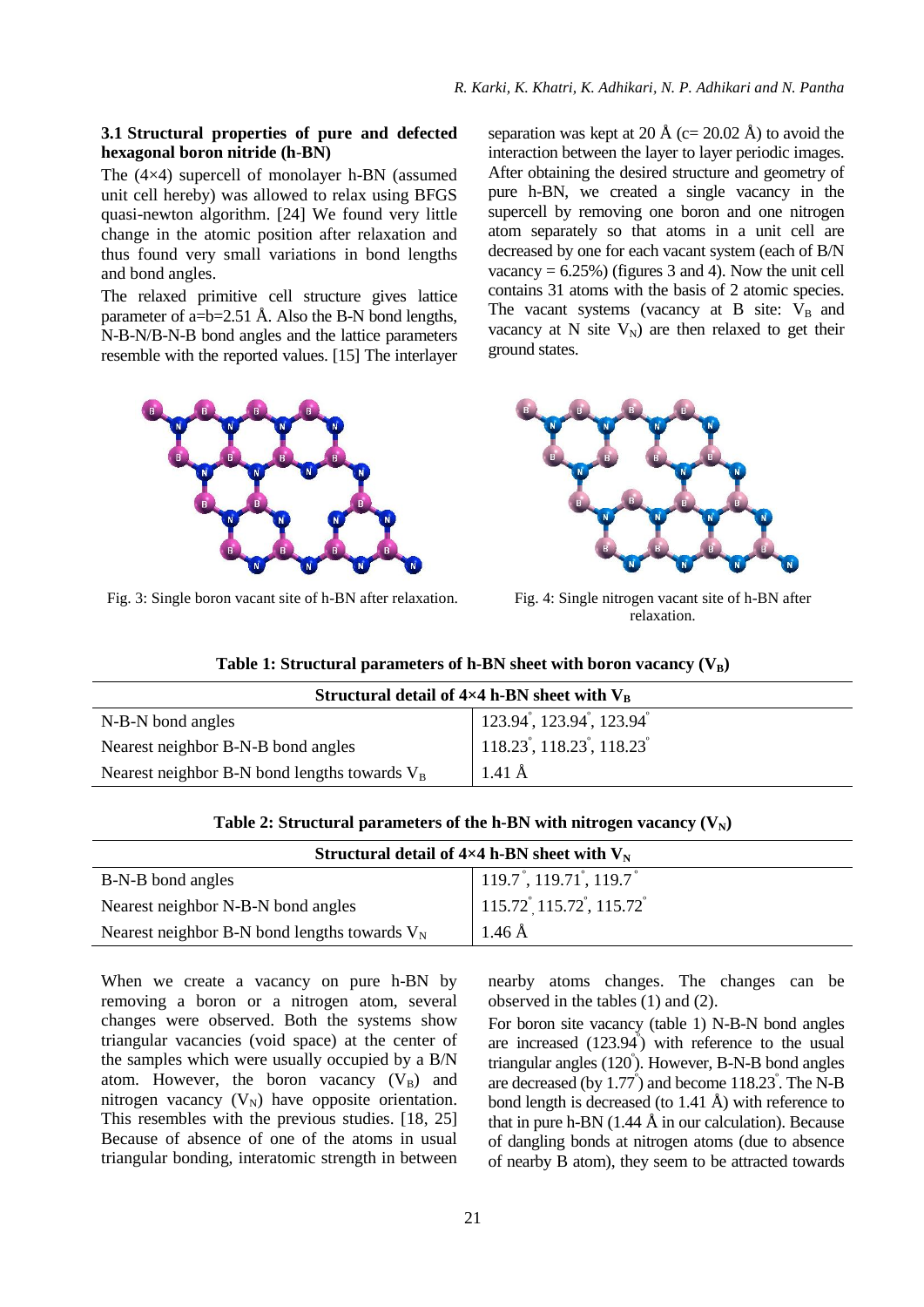the other nearby bonded B atoms and get squeezed. Table 2 shows the geometrical parameters in nitrogen vacancy defect  $(V_N)$ . As similar to boron vacancy, N-B-N and B-N-B get different values in nitrogen site vacancies. Dissimilar to  $(V_B)$ , average of angle B-N-B  $(119.7^{\circ})$  is greater than that of N-B-N  $(115.72^{\circ})$ . However, the similarity in both the cases is that angle which centers to nearby atoms of the missing atom are larger in comparison to their neighbors. It could be due to pulling of the atom away from its normal position which otherwise bonded with the missing atom. The B-N bond length in non-defective region is found to be 1.43 Å which is almost equal to that in calculated pristine h-BN and the experimental value  $(1.44 \text{ Å})$  within the error of 0.1 Å. [25]

#### **3.2 Energy and Stability**

The values of the total and formation energies predict the stability of the sample. We calculate the total energy, the Fermi energy, the Kohn-Sham states, the energy Eigen values and the magnetic moment of our system to explain the magnetization along with the forces and stresses on individual atoms. With these data, we calculate the defect formation energy for vacant system in the h-BN sheet. The formula for the defect formation energy  $(E_F)$  is,

$$
\mathbf{E}_F = (\mathbf{E}_d - \mathbf{E}_p) + \mathbf{n} \ \mathbf{\mu}.
$$

In this equation,  $\mathbf{E}_{d}$  is the total energy of defected (single vacant) h-BN sheet, **E**p is total energy of pristine h-BN sheet, **n** is the number of boron or nitrogen atoms removed and **µ** is the chemical potential of the atom removed to create the vacancy. [26, 27] The chemical potential  $\mu$  for B and N atoms was calculated using an isolated system of single atom. The calculated values are shown in table 3.

**Table 3: Different energy values required to calculate the formation energy (in Rydberg; 1 Rydberg = 13.6 eV)**

| Formation energy of single B vacant h-BN |               | Formation energy of single Nitrogen vacant h-BN |               |
|------------------------------------------|---------------|-------------------------------------------------|---------------|
| Study in system                          | $Energy(R_v)$ | Study in system                                 | $Energy(R_v)$ |
| Single Boron vacant h-BN $(E_d)$         | $-625.613$    | Single Boron vacant h-BN $(E_d)$                | $-609.029$    |
| Pristine $4\times4$ h-BN $(E_p)$         | $-637.809$    | Pristine $4\times4$ h-BN $(E_p)$                | $-637.81$     |
| Energy of isolated B atom $(\mu)$        | $-10.986$     | Energy of isolated B atom $(\mu)$               | $-27.835$     |
| <b>Formation energy</b>                  | 1.21          | <b>Formation energy</b>                         | 0.946         |

Table 3 shows formation energy at B site vacancy  $(V_B)$  as 1.21 Ry (16.45 eV) and that at N site vacancy  $(V_N)$  0.946 Ry (12.87 eV). The positive values of formation energy in the table indicate that the energy should be given to form such vacant systems. Higher the formation energy means more the energy is to be given to form such a vacancy, and less preferable to construct to construct. In our calculation,  $V_B$  has higher formation energy and is a less favorable vacant system.

#### **3.3 Band Structure Calculation**

An isolated atom has discrete energy levels and the electrons are filled on that levels in accordance with Pauli Exclusion Principle if there is no any kind of perturbation. These discrete energy levels are called atomic orbitals. However, these discrete energy levels can be perturbed by bringing a large number of atoms together. In the presence of any other atoms near to the initial atom under consideration, each

energy level gets split into a pair of energy levels with narrow width. Consequently, when we bring large number of atoms close together to form a molecule, their atomic orbital split into a large number of closely packed discrete molecular orbitals. In solids, the energy levels of electrons form continuous bands of energy rather than the discrete energy levels of the atoms in isolation. The continuum level of energy is called an energy band.

The energy bands can be empty, filled, forbidden or mixed. [28] A solid is called an insulator if the allowed energy bands are either completely filled or empty. Metals are those whose bands are partly filled whereas the semiconductors have one or two bands slightly filled or slightly empty with band width of nearly 1eV. [29] By using an irreducible part of the first Brillouin zone, we have calculated the entire band structure of our system. The first Brillouin zone of the hexagonal lattice with Γ-K-M-Γ high symmetry path has been considered. The structure is depicted in figure 5.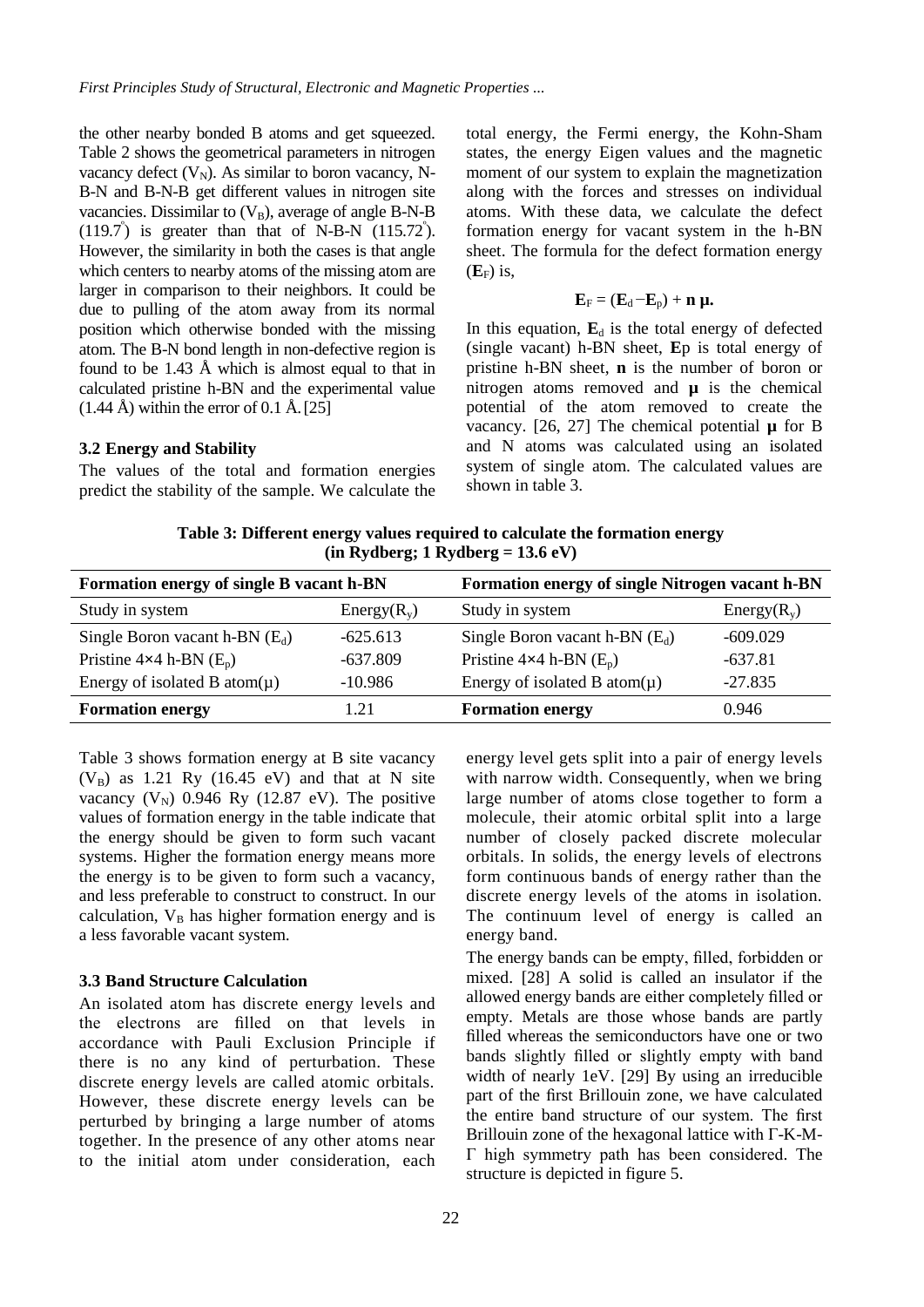

Fig. 5: First Brillouin zone of a hexagonal lattice with high symmetric points. We have chosen Γ-M-K-Γ path.

### **3.4 Band Structure of Pure Hexagonal Boron Nitride**

Previous studies show that the pristine h-BN is a non-magnetic insulator with large band gap. [30] The basis of two atoms (boron and nitrogen) in a primitive cell of h-BN offers eight valence electrons and supports the idea of its insulating nature. However, the nature of band gap (direct or indirect) is a matter of discussion as different

methods predict different results. This could be due to flat type of bands which have nearly equal values of energies at different K points. Here, we consider the primitive pristine h-BN and that of size 4×4 supercell to validate our results with them. Our study shows a direct gap at K-point with the magnitude of 4.64 eV (figure 6). Further, the spinpolarized calculations obtain the identical band structures for up and down-spin electrons (figure 7). The results are in good agreement with the previous study. [31]

The value of Fermi energy is found to be -4.0162eV and set to zero in figures (figures 6 and 7) for its proper visualization.



Fig. 6: Band structure of pristine h-BN using primitive cell



Fig. 7: Spin polarized calculations for band structures of pristine h-BN using  $4\times4$  supercell (Fermi energy  $E_F = -4.016$ ) eV is set to zero for clarity).

# **3.5 Density of States and Magnetization**

The non-magnetic nature of pristine h-BN can be seen from the spin polarized density of states plot. Distribution of available states for both up and down spins are symmetrical (figure 8 and 9) which reveals that the monolayer h-BN is nonmagnetic.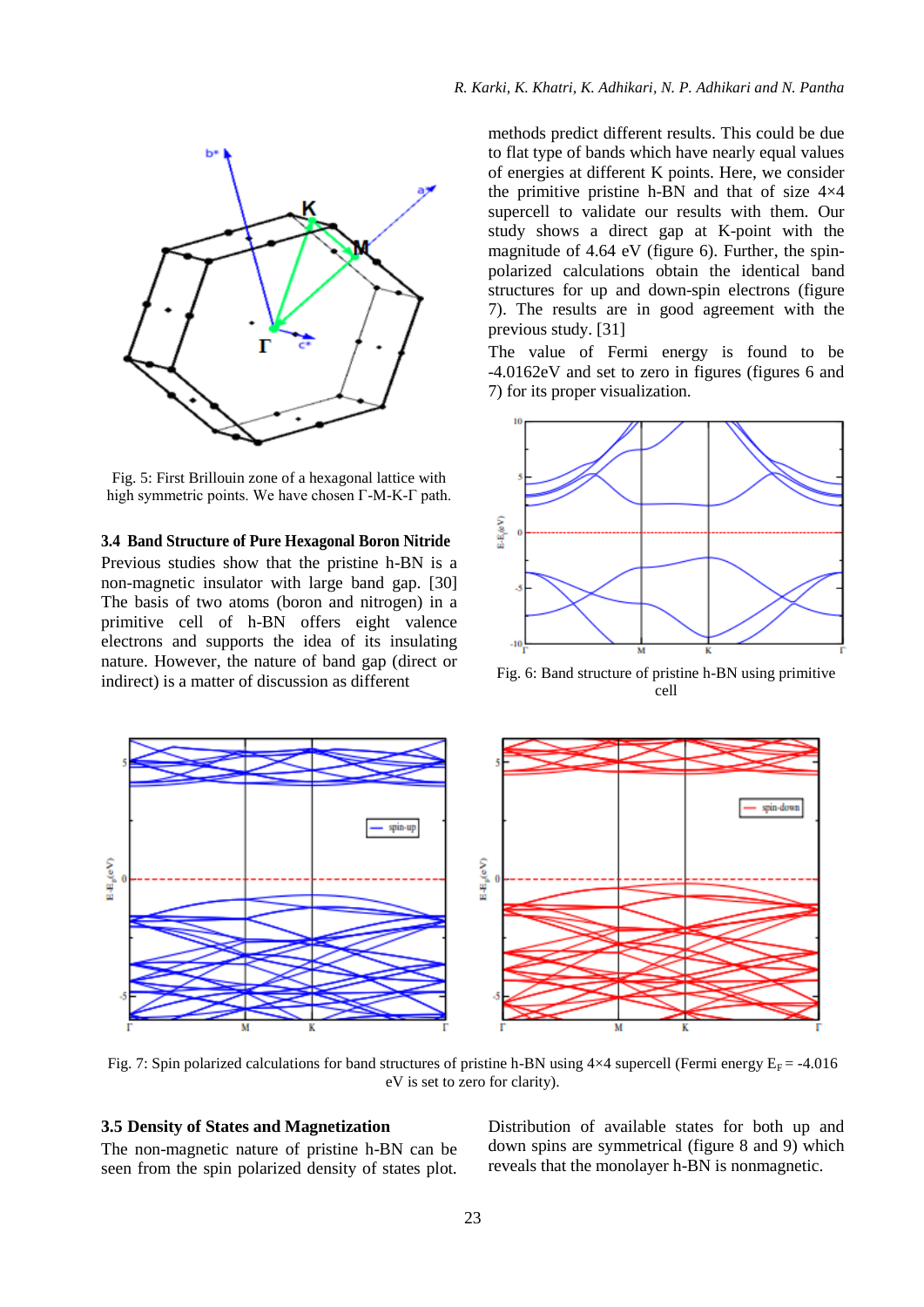

Projected DOS shows the contribution of each of the electronic orbitals (which are supposed to be the valence electrons in respective atomic pseudo potentials). It remains high in the region where many orbitals are accumulated and low in the regions where the number of orbitals are less in number. Also the DOS is completely zero in the region where there are no electronic orbitals i.e. between the valance and the conduction bands. Below Fermi level, bands are mainly dominated by 2p orbitals of N atom and above Fermi level by 2p orbitals of B atom. In totality, 'p' orbitals are dominant over the 's' orbitals.

## **3.6 Electronic and Magnetic properties of monovacant h-BN**

Vacancy in any material changes the electronic as well as magnetic properties. We observe such changes in vacant systems using spin polarized



Fig. 9: PDOS for s and p orbitals of B and N atoms of 4×4 supercell of pristine h-BN.

SCF, DOS and projected DOS calculations as similar to previous studies of related systems. [32]

#### **3.6.1** Single Boron vacant  $4\times4$  h-BN sheet  $(V_B)$

Figures 10 shows the band structure of a single vacant h-BN due to  $V_B$ . In the figure, we observe that down spin electrons in valance band cross the Fermi level and also go above the Fermi level (as similar to that in metals). Here, we can see only few states and the energy levels of valance orbitals (s and p) of B and N are changed around the Fermi level. Since the down spin electrons show the metallic nature and the up spin electrons show insulating nature, the system under consideration seems to be half metallic.

In figure 10, we see that vacancy defect specially influences near to Fermi level. The Fermi level is shifted down towards the occupied state as compared to defect-free h-BN.



Fig. 10: Down and up spin band structures of single boron vacant h-BN  $(V_B)$  [Fermi energy,  $E_F$ = -4.169 eV is set to zero].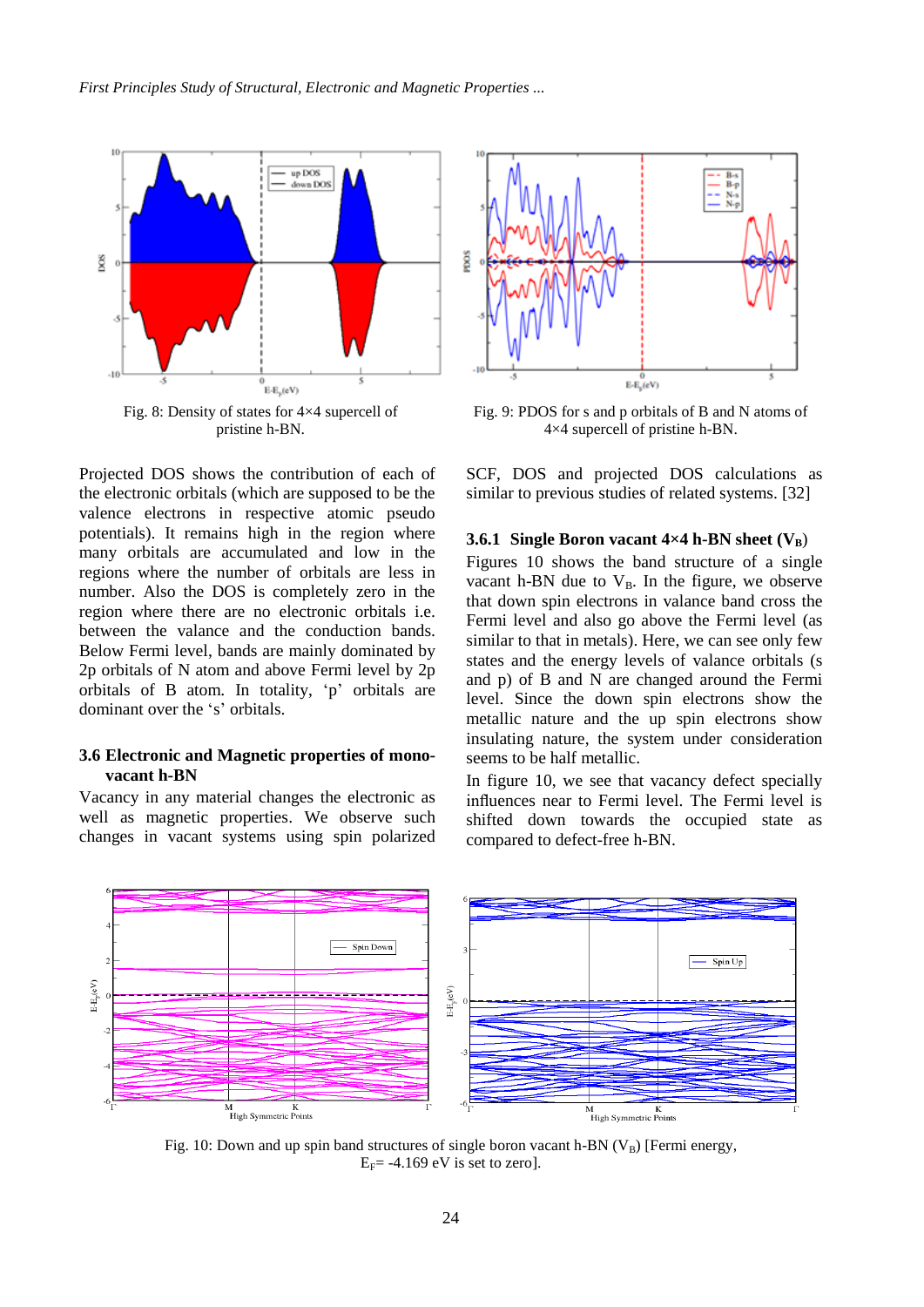#### **3.6.2 Density of States and Magnetization of V<sup>B</sup>**

Dissimilar to the pristine h-BN, defected  $(V_B)$  h-BN shows the different distribution of available states for up and down spins (figures 11, 12). The asymmetrical up and down spin orbitals signify magnetic nature of the mono-vacant layer. Our calculations find the magnitude of total magnetization as  $2.74\mu_B$  for  $V_B$ . The isolated B and N atoms offer magnetism as they have magnetic moment of  $1\mu_B$  and  $3\mu_B$  respectively. However, in their combined structure, total magnetization is different than their sum. It could be due to hybridization in between the atomic orbitals which promotes redistribution of electronic charge. The projected DOS (figure 12) monitors the contribution of atomic orbitals of each atom/s.



Fig 11: Density of states plot for  $(V_B)$ 

The projected DOS calculations show that the available states around Fermi level are large due to B and N atoms. In both B and N atoms, 2p orbitals are dominant over the s orbitals. Hence, the contribution of 2p orbitals of B and N atoms (for magnetization) is relatively greater than 1s orbital.



Fig. 12: Projected Density of States of h-BN with  $V_B$ 

#### **3.6.3 Single nitrogen vacancy in**  $4\times4$  **h-BN sheet**  $(V_N)$

Figure 13 (at left and right) shows the band structure of nitrogen site of vacant h-BN. The up spin band structure reveals the fact that electrons in valance band lie 0.08eV below the Fermi level whereas for down spin electrons, conduction band lies 0.33 eV above the Fermi level. Hence the total band gap near to Fermi level (in between valence and conduction band) becomes 0.41 eV. The value falls in the regime of semiconductor and concludes that wide gap (insulator) pristine h-BN changes to semiconductor upon creation of N-site vacancy.

The new states present in the band structure of  $V_{N}$ , especially near to Fermi level are the effect of Nsite vacancy. The minute analysis shows that energy levels of valance orbitals (s and p) of B and N are also changed around the Fermi level. The independent pictures in figure 13 inform that the system behaves as semiconductor for up spin (1.44 eV) and insulator for down spin (3.27 eV). Since these gaps observed at K and M points respectively, the N-site vacant h-BN possesses indirect type of energy gap nearby Fermi level.



Fig. 13: Up and down spin band structures of single nitrogen vacant h-BN (V<sub>N</sub>), [Fermi energy  $E_F$  = -1.379 eV is set to zero for the clarity of the picture].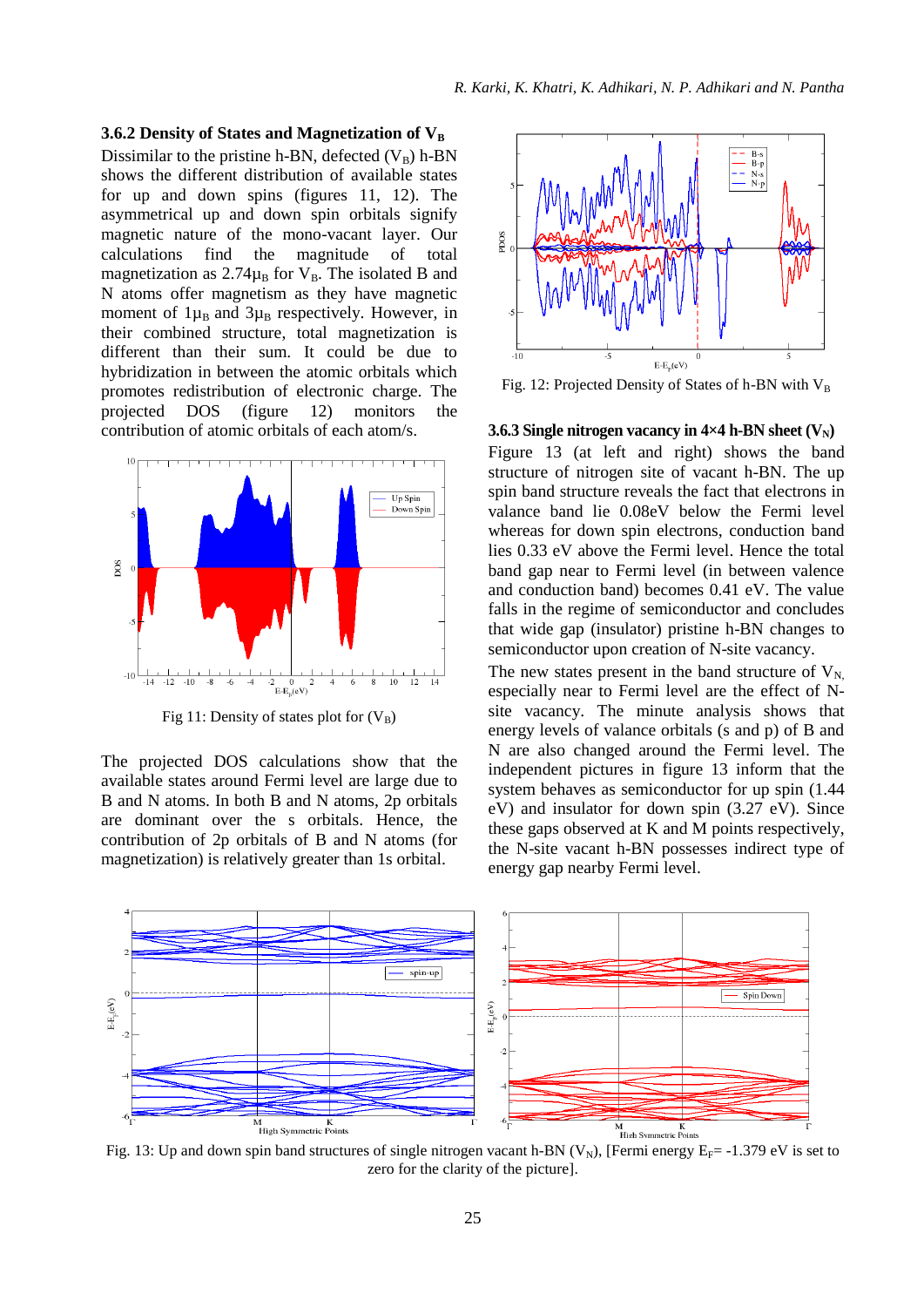Our calculations found that the Fermi level shifts up (by 2.637 eV) in  $V_N$  with reference to pure h-BN. Also the vacant system gets magnetism (1 µB/cell) upon removal of N atom in pure h-BN.

### **4. CONCLUSIONS**

We have studied the effect of single atom vacancy defects (at boron and nitrogen sites separately which accounts for  $6.25\%$  of the respective atoms) in monolayer hexagonal boron nitride (h-BN) by using density functional theory level of approximations in Quantum ESPRESSO codes. Both the defected systems,  $V_B$  (vacancy at B site) and  $V_N$  (vacancy at N site), show different geometrical, electronic and magnetic properties with reference to the pristine h-BN. In geometry, both the systems show triangular vacancies (void space) at the center of the samples which used to be occupied by boron or nitrogen atom in pristine structure. However, the boron vacancy  $(V_B)$  and nitrogen vacancy  $(V_N)$  have opposite orientations. The bond angles and bond lengths nearby vacancy get changed due to the presence of unsaturated bonds nearby of it. The vacancy formation energy, the energy required to form a vacancy by removing an atom, is higher (16.45 eV) for  $V_B$  comparing to that in  $V_N$  (12.87 eV). This implies that the removal of nitrogen atom from a pure h-BN is easier. The band structure calculations show  $V_B$  as half metallic and  $V_N$  as semiconductor with indirect band gap of 0.41 eV. Magnetism is induced in both the vacant systems,  $2.74 \mu B$ /cell for  $V_B$  and  $1.00 \mu B$ /cell for  $V_N$ .

#### **FUTURE SCOPE**

The work can be further extended in order to study the charge transfer/charge density properties and the extension of sample to higher supercells. The effect of doping in the vacant system of monolayer and bilayer can be studied.

#### **AUTHOR CONTRIBUTION**

R. Karki prepared the manuscript, and participated in the whole process of manuscript revision. K. Khatri performed the simulation. K. Adhikari, N. P. Adhikari and N. Pantha were involved in the process project design, supervision of the project and discussion/review of the manuscript.

### **REFERENCES**

[1] Xu, M.; Liang, T.; Shi, M. & Chen, H. Graphenelike two-dimensional materials. *Chemical reviews*, **113**(5): 3766-3798 (2013).

- [2] Kittel, C.; McEuen, P. & McEuen, P. *Introduction to solid state physics,* New York: Wiley, **8:** 105-130 (1996).
- [3] Ashcroft, N. W. & Mermin, N. D. Solid state physics (1976).
- [4] Bollmann, W. *Crystal defects and crystalline interfaces*. Springer Science & Business Media (2012).
- [5] Pantha, N.; Ulman, K. and Narasimhan, S. Adsorption of methane on single metal atoms supported in graphene: Role of electron back donation in binding and activation. Journal of Chemical physics, **153**: 244701 (2020).
- [6] Petrescu, M. I. & Balint, M. G. Structure and properties modifications in boron nitride. Part I: Direct polymorphic transformations mechanisms. *UPB Sci. Bull., Series B*, **69**(1): 35-42 (2007).
- [7] Ciofani, G. Potential applications of boron nitride nanotubes as drug delivery systems. *Expert opinion on drug delivery*, **7**(8): 889-893 (2010).
- [8] Golberg, D.; Bando, Y.; Huang, Y.; Terao, T.; Mitome, M.; Tang, C. & Zhi, C. Boron nitride nanotubes and nanosheets. *ACS nano*, **4**(6): 2979- 2993 (2010).
- [9] Abtew, T. A.; Gao, W.; Gao, X.; Sun, Y. Y.; Zhang, S. B. & Zhang, P. Theory of oxygenboron vacancy defect in cubic boron nitride: a diamond NV− isoelectronic center. *Physical review letters*, **113**(13): 136401 (2014).
- [10] Cassabois, G.; Valvin, P. & Gil, B. Hexagonal boron nitride is an indirect bandgap semiconductor. *Nature photonics*, **10**(4): 262-266 (2016).
- [11] Song, L.; Ci, L.; Lu, H.; Sorokin, P. B.; Jin, C.; Ni, J. & Ajayan, P. M. Large scale growth and characterization of atomic hexagonal boron nitride layers. *Nano letters*, **10**(8): 3209-3215 (2010).
- [12] Pantha, N.; Thapa, S. & Adhikari, N. P. First-Principles Study of Molecular Adsorption of Hydrogen/s on Co-Adatom Graphene. *Journal of Institute of Science and Technology*, **25**(1): 15-23 (2020).
- [13] Meyer, J. C.; Chuvilin, A.; Algara-Siller, G.; Biskupek, J. & Kaiser, U. Selective sputtering and atomic resolution imaging of atomically thin boron nitride membranes. *Nano letters*, **9**(7): 2683-2689 (2009).
- [14] Wang, J.; Ma, F. & Sun, M. Graphene, hexagonal boron nitride, and their heterostructures: properties and applications. *RSC advances*, **7**(27): 16801-16822 (2017).
- [15] Pantha, N.; Bissokarma, P. & Adhikari, N. P. First-principles study of electronic and magnetic properties of nickel doped hexagonal boron nitride (h-BN). *The European Physical Journal B*, **93**(9): 1-6 (2020).